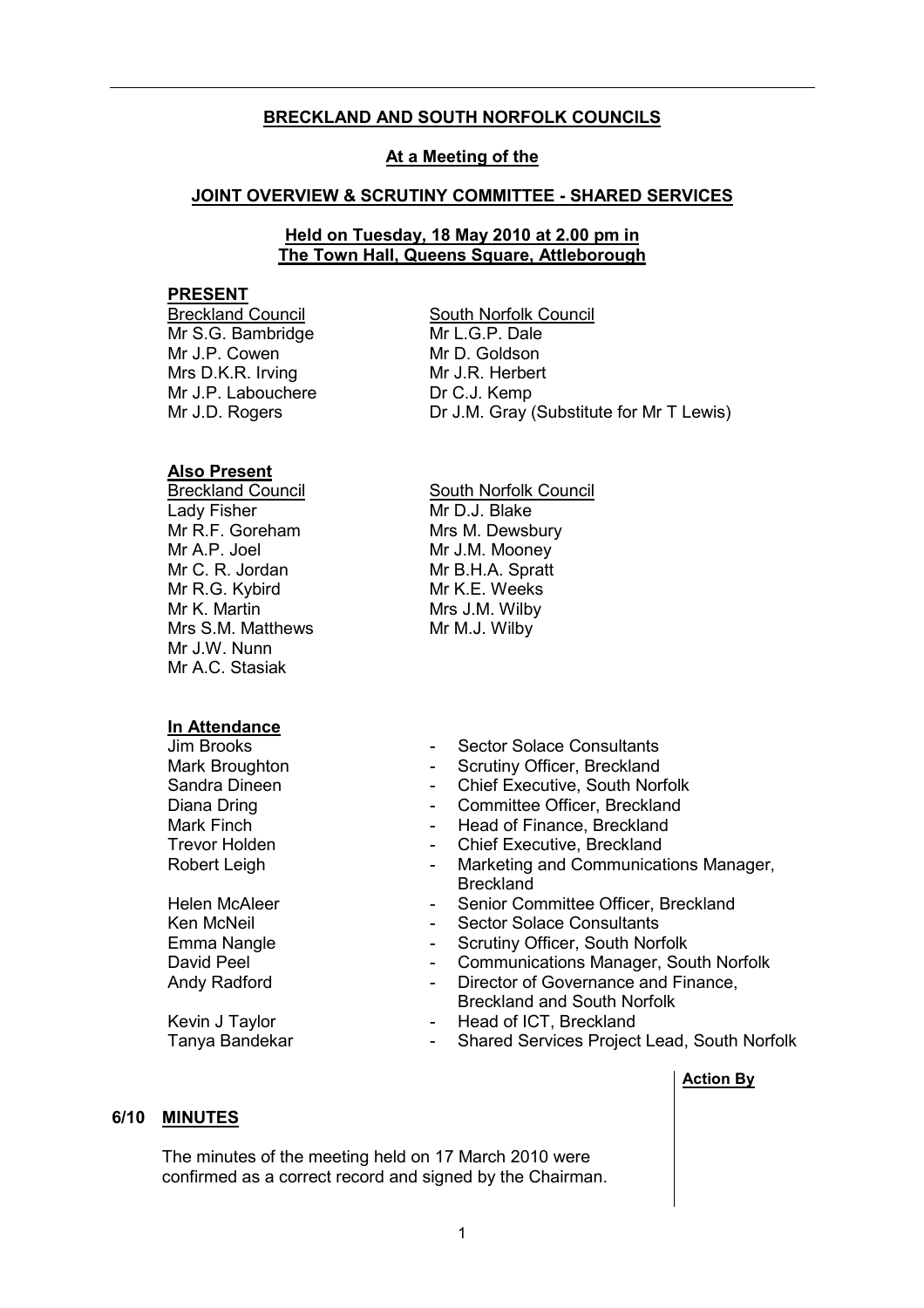# 7/10 APOLOGIES

 Apologies for absence were received from Mr T Lewis (South Norfolk).

## 8/10 URGENT BUSINESS

There was none.

# 9/10 DECLARATION OF INTEREST

 Dr C.J. Kemp (South Norfolk) declared a personal interest in Agenda Item 6 (Business Case) by virtue of his son working for Capita.

## 10/10 SHARED SERVICES

 South Norfolk's Chief Executive presented the report and explained that it had been adopted by both Councils.

The report had been presented to South Norfolk Full Council meeting first, together with some tabled amendments. The report subsequently presented to Breckland Council had included those amendments and they had made some further changes. It was confirmed that these changes had been due to constitutional anomalies and were not material differences and that Breckland had excluded the recommendation relating to payments due to those differences.

A South Norfolk Member said that it was important to record that although there were differences in terminology there was no difference in the substance of the reports.

The Breckland Chief Executive concurred and explained that the tabled amendments at Breckland had been to bring the recommendations in line with South Norfolk's. The only other area of change concerned the recommendation for sharing of costs. The Chief Executive costs would be a separate contract, all others would be a 50/50 sharing of salary costs.

# 11/10 EXCLUSION OF PRESS AND PUBLIC

 It had been agreed that the following item would be discussed in open session therefore no resolution to exclude the Press and the Public was moved.

# 12/10 BRECKLAND AND SOUTH NORFOLK COUNCILS SHARED SERVICES BUSINESS CASE

 The Chairman introduced this item. He said that there was a lot of detail in the report and suggested that the Committee went through the Executive Summary page by page with the Consultants initially, followed by a more in depth examination of issues arising.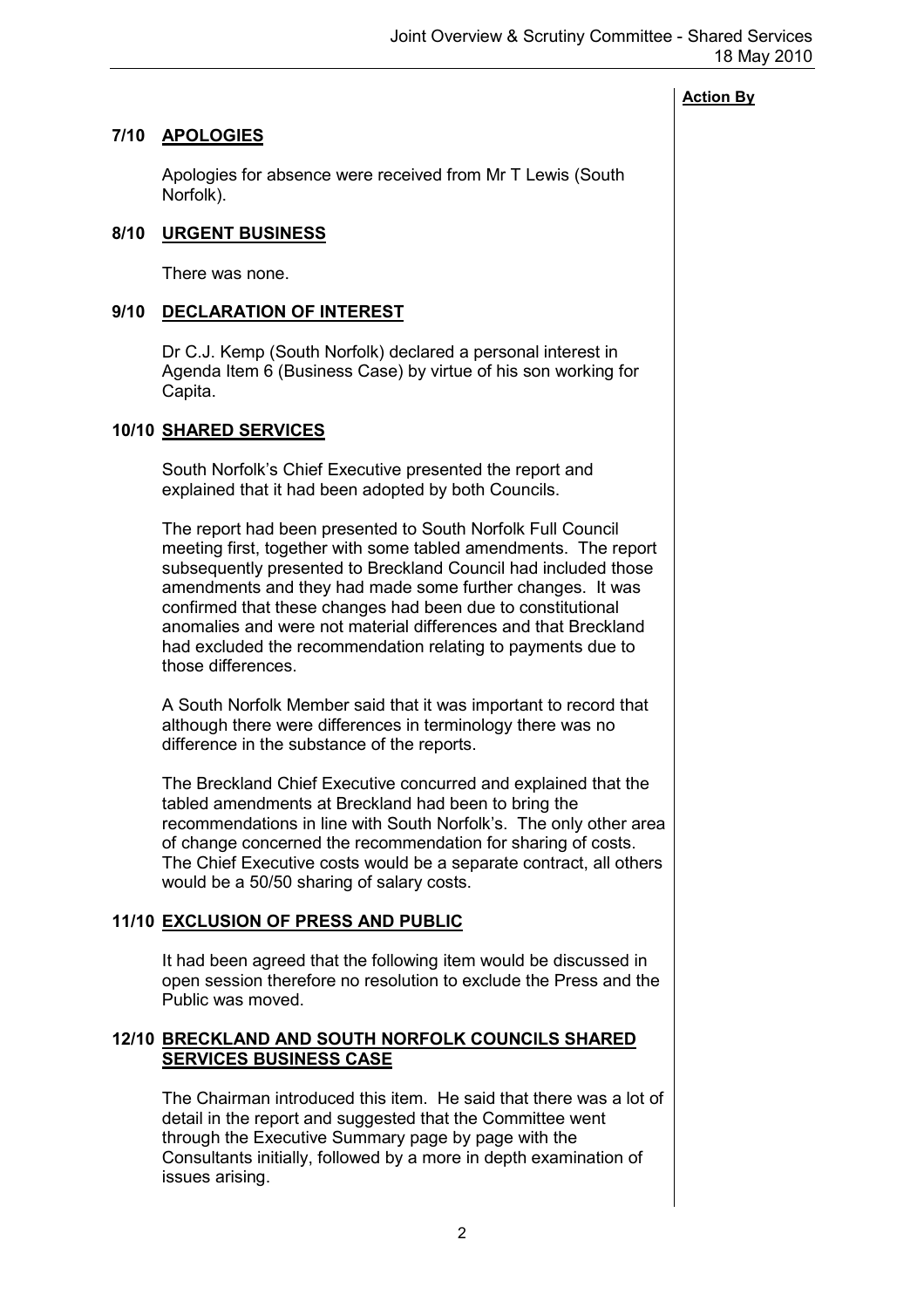Mr J Brooks, of Sector Solace Consultants, presented the Executive Summary. He said there were clear similarities and important differences between the two Councils. The Consultants had looked for the capacity to form a more sustainable and more powerful operation. He was proud of the analysis which had used a complex model and which gave both Councils the means to make informed decisions. He said the key question was "Do you want to be Partners?"

The Chairman asked why the Consultants believed that the figures quoted in the report were achievable and Mr K McNeil explained that a lot of detailed work had been carried out and the figures were a robust and conservative estimate of savings from shared services. They had looked at the characteristics of each authority, at the resource levels and the demands on services. It had not been an easy exercise. They had also looked at benchmarks and comparisons with other authorities. Some savings had been obvious: one Chief Executive, one Head of Paid Services and one law library for example. They were confident about their projected figures for the Management Team and believed that economies of scale would be found in the back office services. In other areas savings would be much more limited.

Speed was important, but too much speed could lead to increased redundancy costs, therefore these had been spread over the first two to three years. The projected savings would be dependant on having a single integrated Management Team and achieving the critical mass to move forward. It was a powerful financial case.

There was discussion about the savings and how they would be split between the two authorities. A South Norfolk Member suggested that the split was not the main concern, what mattered was the fact that there were overall savings to be had for the residents of both authorities.

A Member asked if the savings assumed a similar level of service and Mr McNeil confirmed that it had been assumed that services would be maintained and improved.

During discussions two areas of concern that were raised were the lack of a framework agreement and the need to agree governance arrangements. A Member also raised the potential problem of the partnership being a servant to two masters.

The Breckland Chief Executive said that governance meant different things to different people and he suggested that the CIPfA Guidance was a useful model. He also felt that each authority already successfully worked for more than one master. He said that work was underway to develop a framework and he suggested that Members should test the Business Case.

Mr J Mooney (South Norfolk Member) speaking from the floor, said that he hoped the project succeeded because it would be good for the Council and for residents. He said that apart from a framework and the Business Case a shared vision was needed.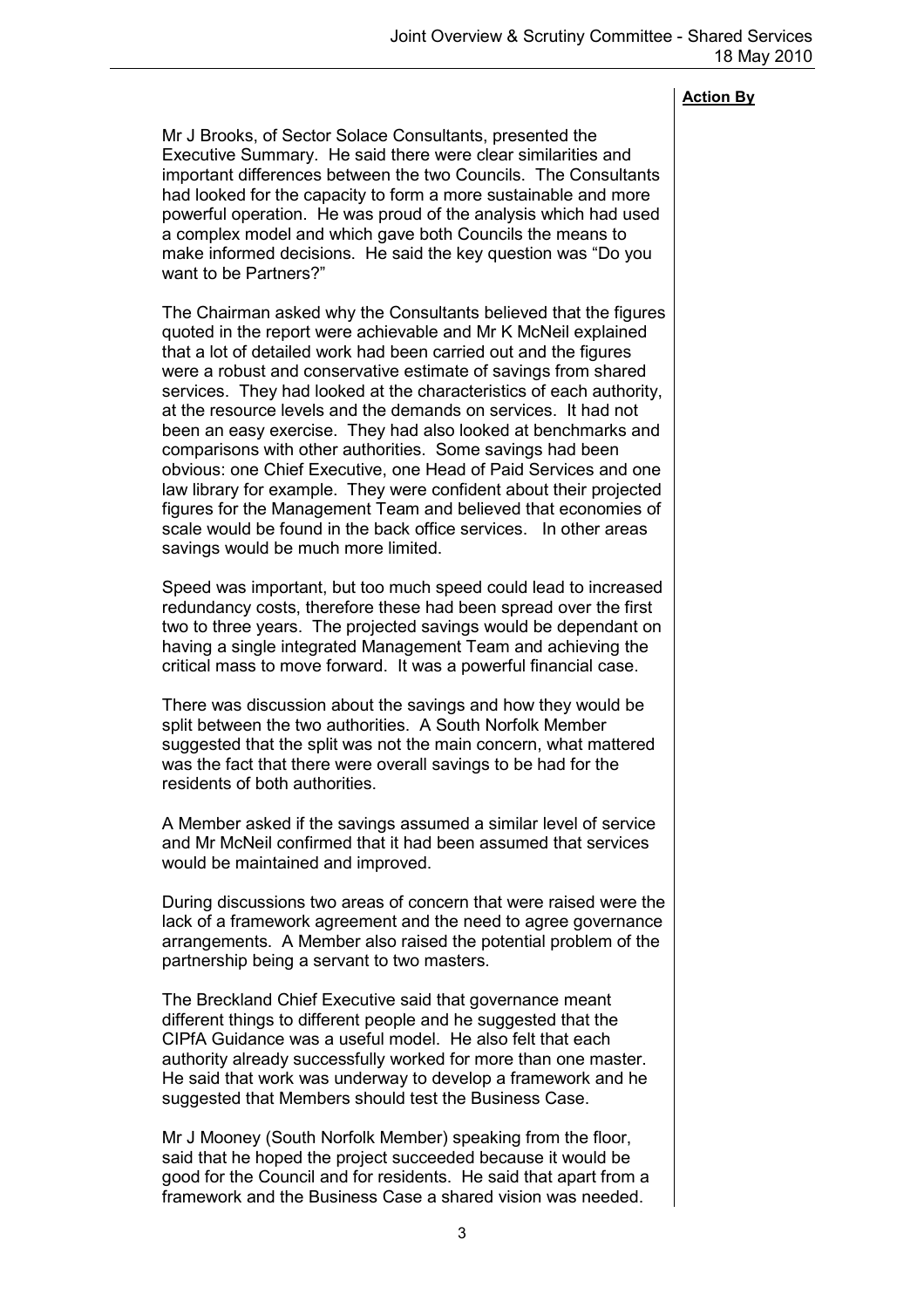He asked the Leaders of both Councils to confirm that they were fully committed to the partnership.

William Nunn, Leader of Breckland Council, confirmed that he was completely behind the proposal. The savings would allow the continued delivery of quality services at a time when the public sector was expecting more and more cuts.

Mr M Wilby, Deputy Leader of South Norfolk, also confirmed that they were committed to shared services and to putting residents first, but when pressed would not confirm that he was behind the shared service with Breckland.

A South Norfolk Member then questioned the proposed savings in relation to Revenues and Benefits. He said that South Norfolk had a benefits unit rated as best in the country and he asked if the savings would be found by reducing the quality of the service.

The Consultants confirmed that Revenues and Benefits was an area where they had looked closely at costs and staffing levels and had taken a conservative approach to the proposed savings.

The Chairman asked Members if, having heard the context they were happy with the concept of the Senior Management Team and this was agreed.

A Member asked who would be the employing authority in relation to the Senior Management Team and the shared back-office service. The Consultants advised that each member of staff should have a contract with one or other Council. It would need careful management and staff Terms and Conditions would need to be preserved.

A South Norfolk Member suggested that if a Joint Venture was formed it would give the opportunity to provide additional savings through a review of salaries and pensions. It was pointed out that this was not an issue that arose at this stage of the process but was an option for the future.

The Chairman then moved discussion on to back office services. The Consultants had suggested that there would be future potential to reduce costs providing the two authorities had alignment.

There was further discussion about the differences between the two Council's Revenues and Benefits services. The Chief Executive of South Norfolk suggested that a need might arise to standardise service levels.

Economic Development was also an area dealt with differently by both Councils. The Consultants had seen this as an area where benefits would come from the sharing of expertise. A joint strategy could benefit both authorities and provide savings.

Outsourced services were then discussed. A South Norfolk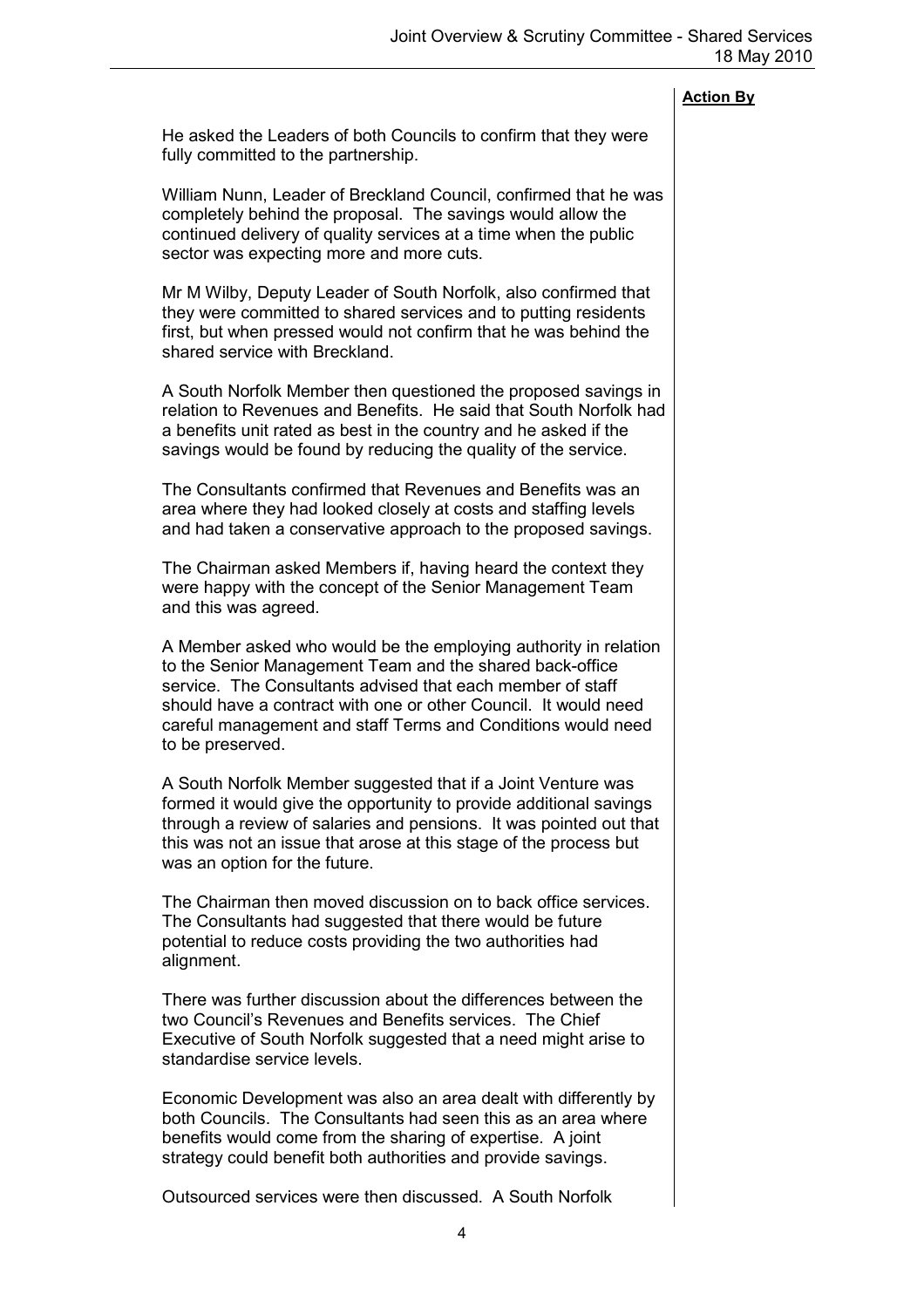Member asked how the Breckland contracts were monitored and it was explained that there were regular reports to the Overview and Scrutiny Commission and satisfaction surveys sent to residents. In response to a question about changes to contracts the Leader of Breckland Council confirmed that he would be willing to look at performance and productivity and if there was a better way to provide a service they would consider change to provide best value for residents. The Chairman drew Members' attention to page 54 of the Agenda (page 27 of the Report) which addressed areas of difference. He felt that ICT was crucial in understanding how the authorities could work together. He was also concerned about resilience and the risks of failures.

The Breckland Head of ICT confirmed that the different systems used by the Councils were compatible and could be integrated.

A South Norfolk Member was concerned about transition costs and asked what impact the reduction in REIP funding would have. It was confirmed that the Business Case was not dependant on REIP funding.

The impact of the Business Case on staff was discussed. The Chief Executive of South Norfolk said there was a degree of concern and worry from staff. There were also problems caused by vacancies which remained unfilled whilst discussions progressed.

The Chairman moved discussions on to page 65 of the Agenda (page 38 of the Report). He felt that there was a large piece of work regarding Risk which the Audit Committee should undertake. A South Norfolk Member suggested that the whole Business Case should be considered by both Audit Committees.

Further concerns were raised by South Norfolk Councillors about the pace of change and one Member reminded JOSC that although they were 'in principle' in favour of shared services and working with Breckland, it was on the basis of a non-exclusive preferred partner arrangement.

It was pointed out that the reports adopted by both Councils on 10 and 13 May 2010 respectively had perhaps moved beyond this point, at which the Leader of Breckland Council clarified that this position allowed for the continuation of ARP and CNC for example.

A Breckland Councillor suggested that the first layer of detail had been identified and the focus could now turn to Governance and Risk which needed to be sorted out before they could move forward.

The Chairman suggested that the figures in Section 5 of the Report should be deferred for consideration by the Audit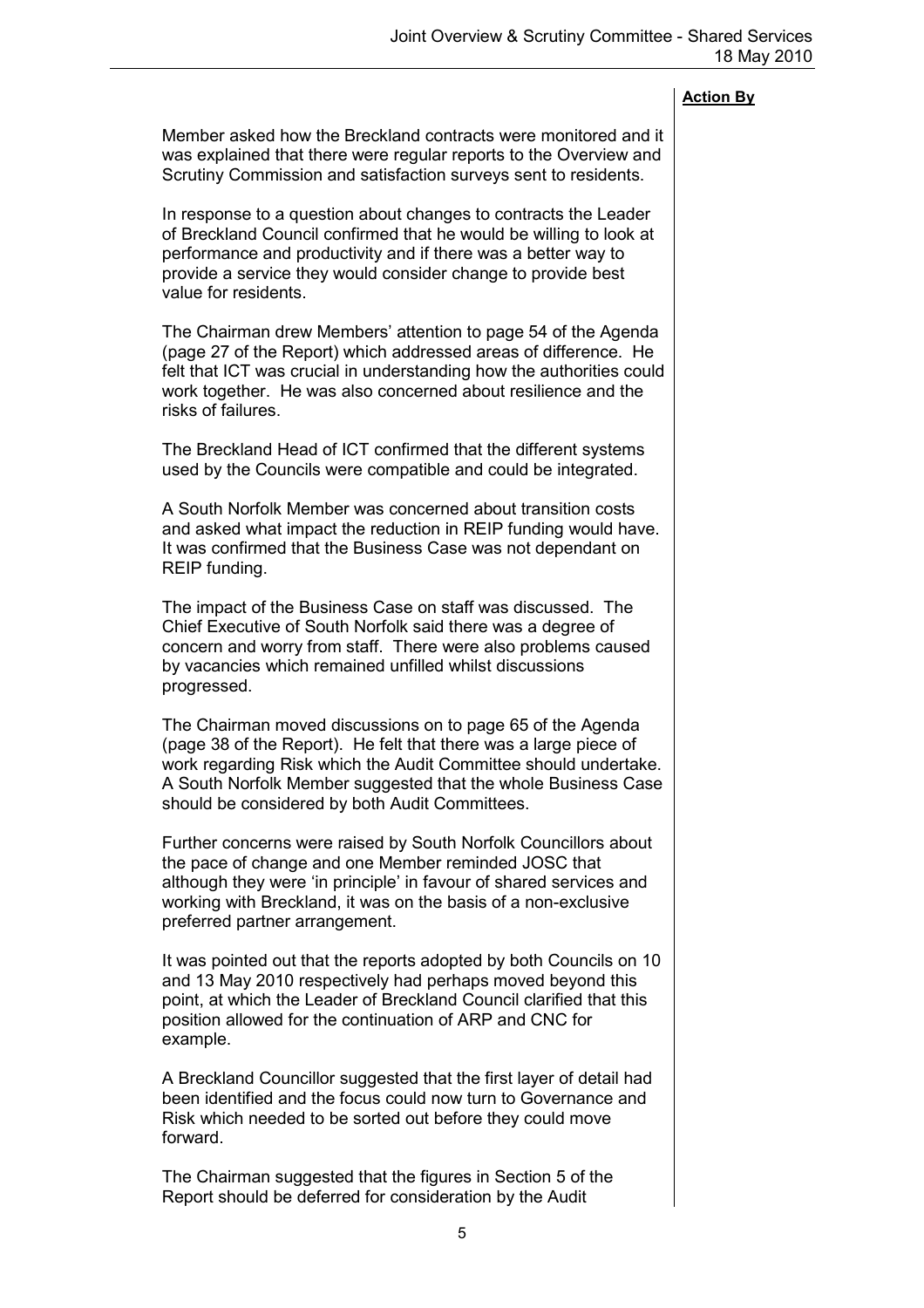Committees of both Councils. He then referred Members to the Implementation Plan.

A South Norfolk Member was concerned that there was insufficient capacity to get the programme through on schedule. The Chairman pointed out that costs were included in the plan to pay consultants if necessary.

The Chief Executive of South Norfolk noted that more resources were being spent on working through individual issues due to the lack of a framework and once that was in place, things would move forward more quickly.

Finally, Members considered the recommendations.

A Breckland Member said that it was necessary to record what the Audit and Scrutiny Committees of both Authorities would do. A South Norfolk Member reminded JOSC that in South Norfolk governance was not a matter for the Audit Committee but came under the Scrutiny Committee's standing remit in relation to democratic structures. It was agreed that the relevant Committees would consider the detailed financial information and risks as outlined in the Business Case. It was also agreed that the Governance arrangements, once written, would be considered by the relevant Committees of both Councils. It was also suggested that the recommendation to align the governance arrangements should be moved up the order and should precede the establishment of the back office service provision.

Members agreed to delegate the exact wording of the recommendation to Mr Cowen (Breckland) and Dr Kemp (South Norfolk).

Councillors Kemp and Cowen thanked the consultants from Sector and Solace for their report that was clearly the result of positive collaboration with the respective officer corps of Breckland and South Norfolk. The JOSC had accepted that the recommendations were based upon sound evidence and whilst the actual quantum of the cost savings over the period were forecasts and subject to review, it was clear that pursuing a joint shared service arrangement could produce tangible and worthwhile savings and therefore benefit the residents of both Breckland and South Norfolk. The JOSC therefore commended the Report and its recommendations to the respective Cabinets of Breckland Council and South Norfolk Council.

The JOSC nevertheless expressed concern at the lack of progress with regard to governance arrangements and asked that priority be given to the preparation of the draft Framework Agreement.

## 13/10 NEXT MEETING

 It was agreed that the next meeting would be held on Friday 11 June 2010 at 2pm at Ketts Park Centre, Wymondham.